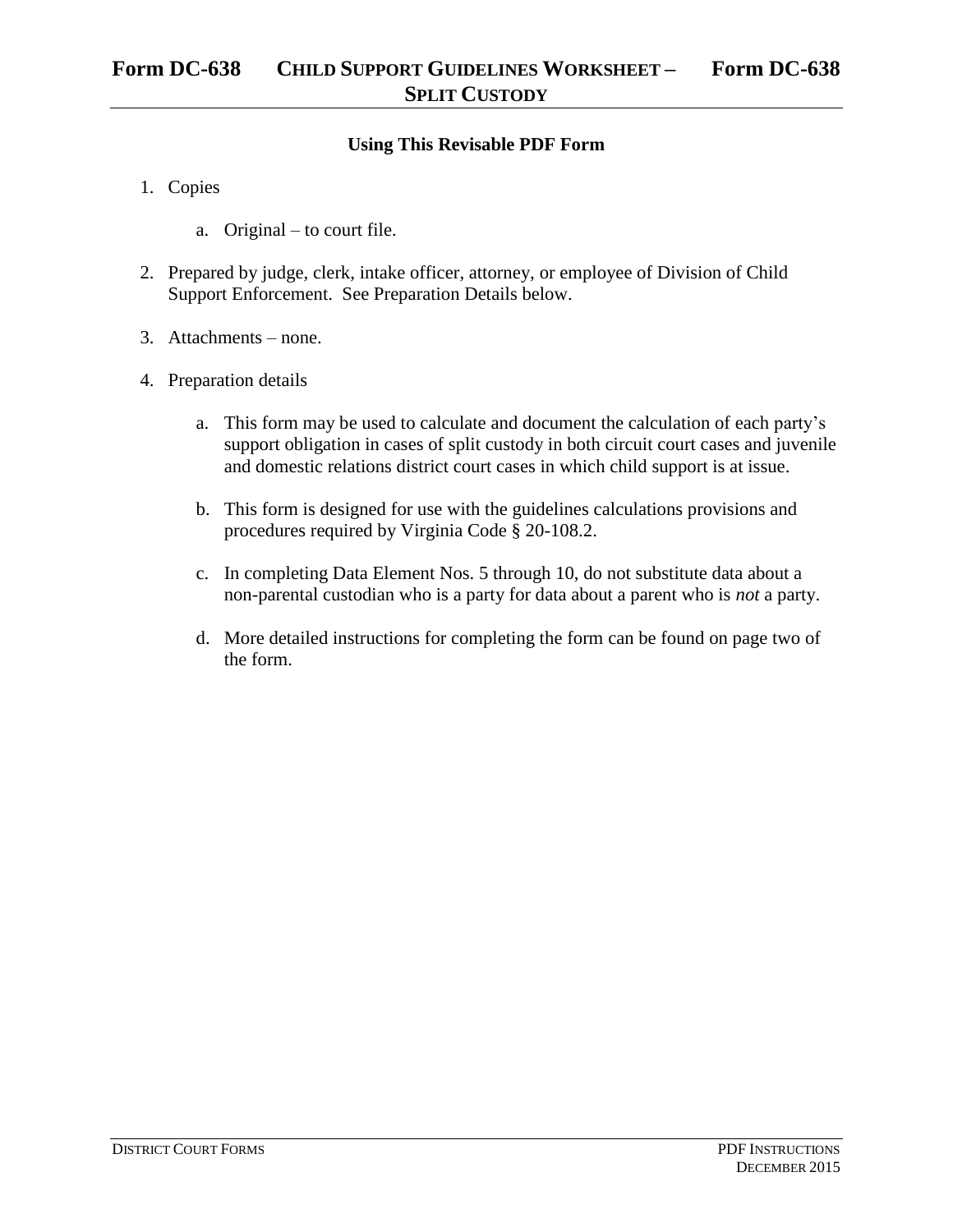# **CHILD SUPPORT GUIDELINES**

| Case No |  |
|---------|--|
|         |  |

### **WORKSHEET** ― **SPLIT CUSTODY** Commonwealth of Virginia Va. Code § 20-108.2

|    |                                                                                                                                                                                                                                                                                                                          |                 |                                                      | .             |                                                      |
|----|--------------------------------------------------------------------------------------------------------------------------------------------------------------------------------------------------------------------------------------------------------------------------------------------------------------------------|-----------------|------------------------------------------------------|---------------|------------------------------------------------------|
|    |                                                                                                                                                                                                                                                                                                                          |                 | PARTY A                                              |               | <b>DATE</b><br><b>PARTY B</b>                        |
| 1. | Monthly Gross Income (see instructions on Page 2)                                                                                                                                                                                                                                                                        |                 |                                                      |               | $\$\ldots\ldots\ldots\ldots\ldots\ldots\ldots\ldots$ |
| 2. | Adjustments for spousal support payments (see instructions on Page 2)                                                                                                                                                                                                                                                    |                 |                                                      |               |                                                      |
| 3. | Adjustments for support of child(ren) (see instructions on Page 2)                                                                                                                                                                                                                                                       |                 |                                                      |               |                                                      |
| 4. | Deductions from Monthly Gross Income allowable by law<br>(see instructions on Page 2)                                                                                                                                                                                                                                    |                 |                                                      |               |                                                      |
| 5. | a. Available monthly income                                                                                                                                                                                                                                                                                              |                 |                                                      |               |                                                      |
|    | b. Combined monthly available income                                                                                                                                                                                                                                                                                     |                 |                                                      |               |                                                      |
|    | (combine both available monthly income figures from line 5.a.)                                                                                                                                                                                                                                                           |                 |                                                      | 10            |                                                      |
| 6. | Percent obligation of each party (divide "available monthly income" on line<br>Line 5.a. by line $5.b.)$                                                                                                                                                                                                                 |                 |                                                      |               |                                                      |
| 7. | Number of children for which that person is the noncustodial parent.                                                                                                                                                                                                                                                     |                 | 12                                                   |               | 13                                                   |
| 8. | a. Monthly basic child support obligation for number of children listed above<br>(from schedule — see instructions on Page 2)                                                                                                                                                                                            |                 | <b>PARTY A</b>                                       |               | <b>PARTY B</b>                                       |
|    | b. Monthly amount allowable for health care coverage paid by other parent<br>or that other parent's spouse (see instructions on Page 2)                                                                                                                                                                                  |                 |                                                      |               | $\$\ldots\ldots\ldots\ldots\ldots\ldots\ldots\ldots$ |
|    | c. Monthly amount allowable for employment-related child care expense paid<br>by other parent (see instructions on Page 2)                                                                                                                                                                                               |                 |                                                      |               |                                                      |
| 9. | Total monthly child support obligation of each parent (add lines 8.a.,<br>8.b., and 8.c. for each parent)                                                                                                                                                                                                                | 17 <sub>3</sub> |                                                      | $\mathcal{S}$ |                                                      |
|    | 10. Total monthly child support obligation of each party (multiply line 6 by line 9) $18\%$                                                                                                                                                                                                                              |                 |                                                      | \$            |                                                      |
|    | 11. Adjustments (if any) to Child Support Guidelines Calculation<br>(see instructions on Page 2)<br>a. Credit for benefits received by or for the child derived from the parent's<br>entitlement to disability insurance benefits to the extent that such derivative<br>benefits are included in a parent's gross income |                 | <b>PARTY A</b>                                       |               | PARTY B<br>$-$ \$                                    |
|    |                                                                                                                                                                                                                                                                                                                          |                 | $\$\ldots\ldots\ldots\ldots\ldots\ldots\ldots\ldots$ |               | $\$\ldots\ldots\ldots\ldots\ldots\ldots\ldots\ldots$ |
|    | 12. Each party's adjusted obligation to other party                                                                                                                                                                                                                                                                      | 21              |                                                      | \$            |                                                      |
|    | 13. Net payment                                                                                                                                                                                                                                                                                                          | $22^{\circ}$    |                                                      | \$            |                                                      |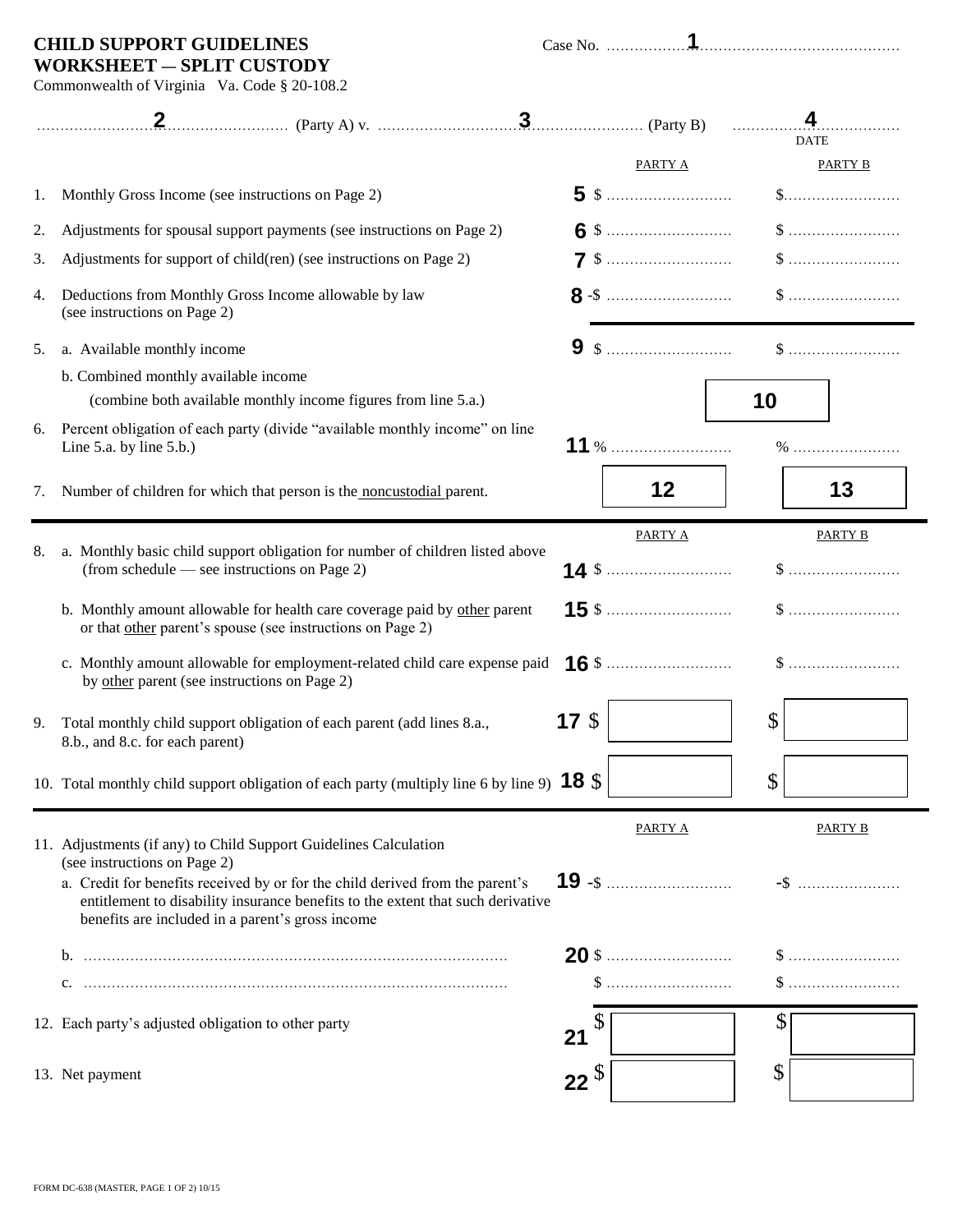### **Data Elements**

- 1. Court case number.
- 2. Name of the party asking for the hearing on support.
- 3. Name of other party of the child/children.
- 4. Date on which this form is completed.
- 5. Monthly gross income of party A and party B.
- 6. Each party's adjustments for spousal support.
- 7. Each party's adjustments for support of child (ren) other than the children that are the subject of the present proceeding.
- 8. Allowable deductions from monthly income. Deductions described on page two of the form.
- 9. Available monthly income of *each* party from Data Element Nos. 5 through 8.
- 10. Combined available monthly income of both parties.
- 11. Divide Data Element No. 9 by Data Element No. 10 for each party and enter percentage.
- 12. Number of children not in custody of the party A.
- 13. Number of children not in custody of the party B.
- 14. Support obligation of each party (see page two of form for instructions).
- 15. Amount of health care coverage paid by each party or each party's spouse.
- 16. Amount of child care expense paid by each party.
- 17. Add Data Element Nos. 14-16 (lines 8.a., 8.b. and 8.c.) for each party.
- 18. Multiply Data Element No. 11 (line 6) by Data Element No. 17 (line 9) for each party.
- 19. Insert deduction if applicable.
- 20. Enter amount of and reasons for any adjustments.
- 21. Enter adjusted obligation for each party by subtracting Data Element Nos. 19 and 20 (lines 11.a., b. and c.) from Data Element No. 18 (line 10).
- 22. Net payment of each party.